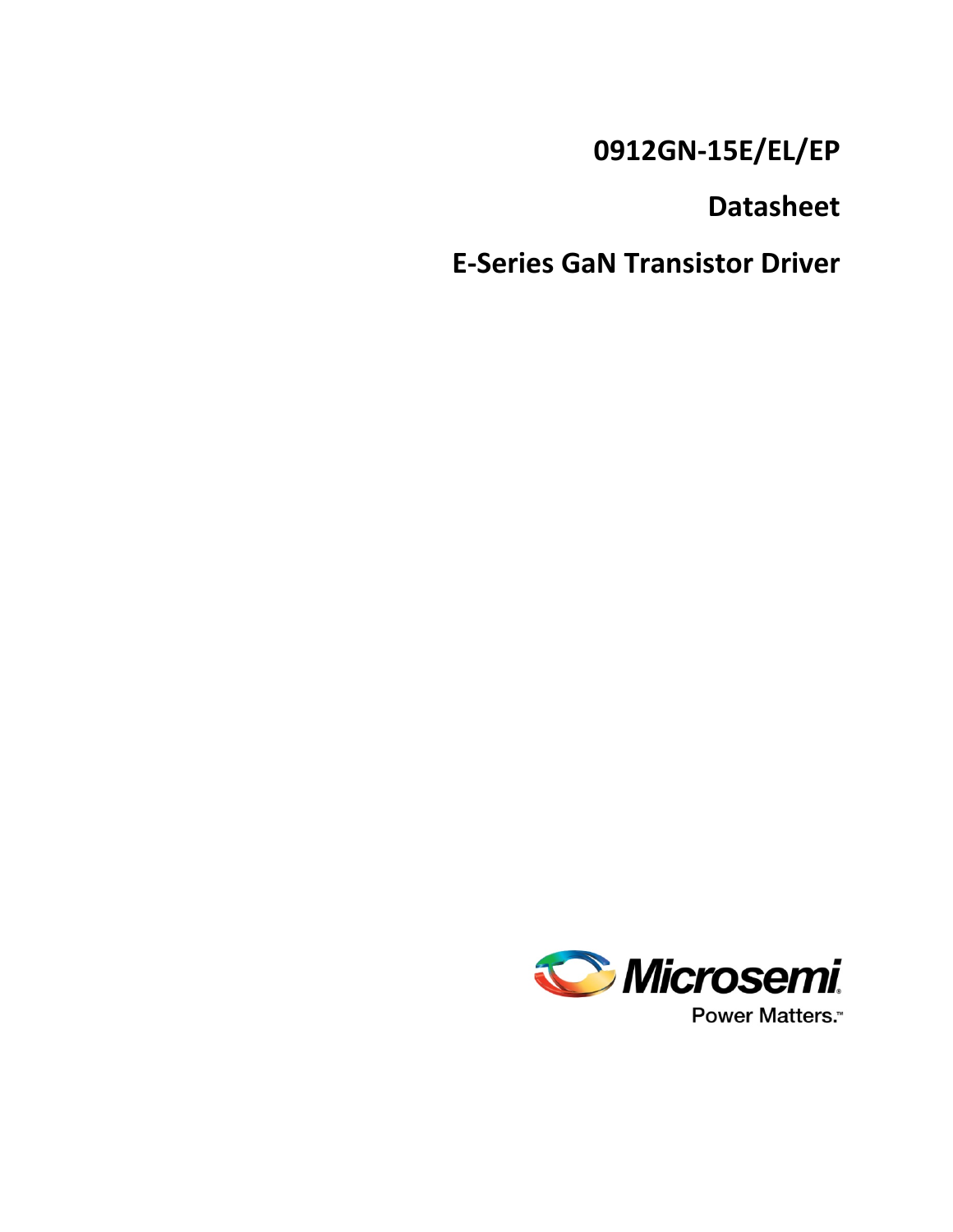



**Microsemi Corporate Headquarters** One Enterprise, Aliso Viejo, CA 92656 USA Within the USA: +1 (800) 713-4113 Outside the USA: +1 (949) 380-6100 Fax: +1 (949) 215-4996 Email: **[sales.support@microsemi.com](mailto:sales.support@microsemi.com) [www.microsemi.com](http://www.microsemi.com/)**

©2017 Microsemi Corporation. All rights reserved. Microsemi and the Microsemi logo are registered trademarks of Microsemi Corporation. All other trademarks and service marks are the property of their respective owners.

Microsemi makes no warranty, representation, or guarantee regarding the information contained herein or the suitability of its products and services for any particular purpose, nor does Microsemi assume any liability whatsoever arising out of the application or use of any product or circuit. The products sold hereunder and any other products sold by Microsemi have been subject to limited testing and should not be used in conjunction with mission-critical equipment or applications. Any performance specifications are believed to be reliable but are not verified, and Buyer must conduct and complete all performance and other testing of the products, alone and together with, or installed in, any end-products. Buyer shall not rely on any data and performance specifications or parameters provided by Microsemi. It is the Buyer's responsibility to independently determine suitability of any products and to test and verify the same. The information provided by Microsemi hereunder is provided "as is, where is" and with all faults, and the entire risk associated with such information is entirely with the Buyer. Microsemi does not grant, explicitly or implicitly, to any party any patent rights, licenses, or any other IP rights, whether with regard to such information itself or anything described by such information. Information provided in this document is proprietary to Microsemi, and Microsemi reserves the right to make any changes to the information in this document or to any products and services at any time without notice.

#### **About Microsemi**

Microsemi Corporation (Nasdaq: MSCC) offers a comprehensive portfolio of semiconductor and system solutions for aerospace & defense, communications, data center and industrial markets. Products include high-performance and radiation-hardened analog mixed-signal integrated circuits, FPGAs, SoCs and ASICs; power management products; timing and synchronization devices and precise time solutions, setting the world's standard for time; voice processing devices; RF solutions; discrete components; enterprise storage and communication solutions; security technologies and scalable antitamper products; Ethernet solutions; Power-over-Ethernet ICs and midspans; as well as custom design capabilities and services. Microsemi is headquartered in Aliso Viejo, California, and has approximately 4,800 employees globally. Learn more at **[www.microsemi.com.](http://www.microsemi.com/)**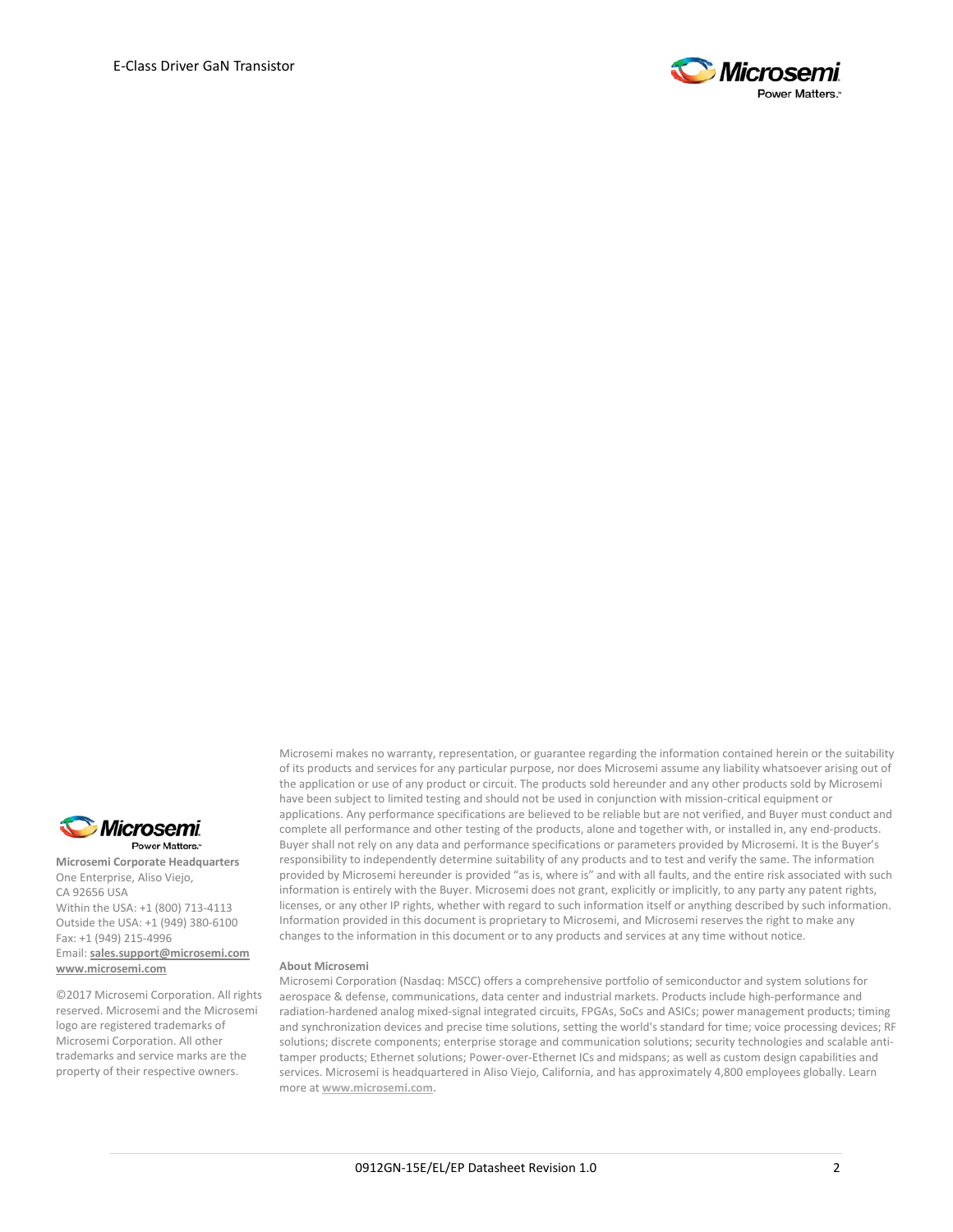

## <span id="page-2-0"></span>**Revision History**

The revision history describes the changes that were implemented in the document. The changes are listed by revision, starting with the most current publication.

## <span id="page-2-1"></span>**1.1 Revision 1.0**

Revision 1.0 was published in March 2017. It was the first publication of this document.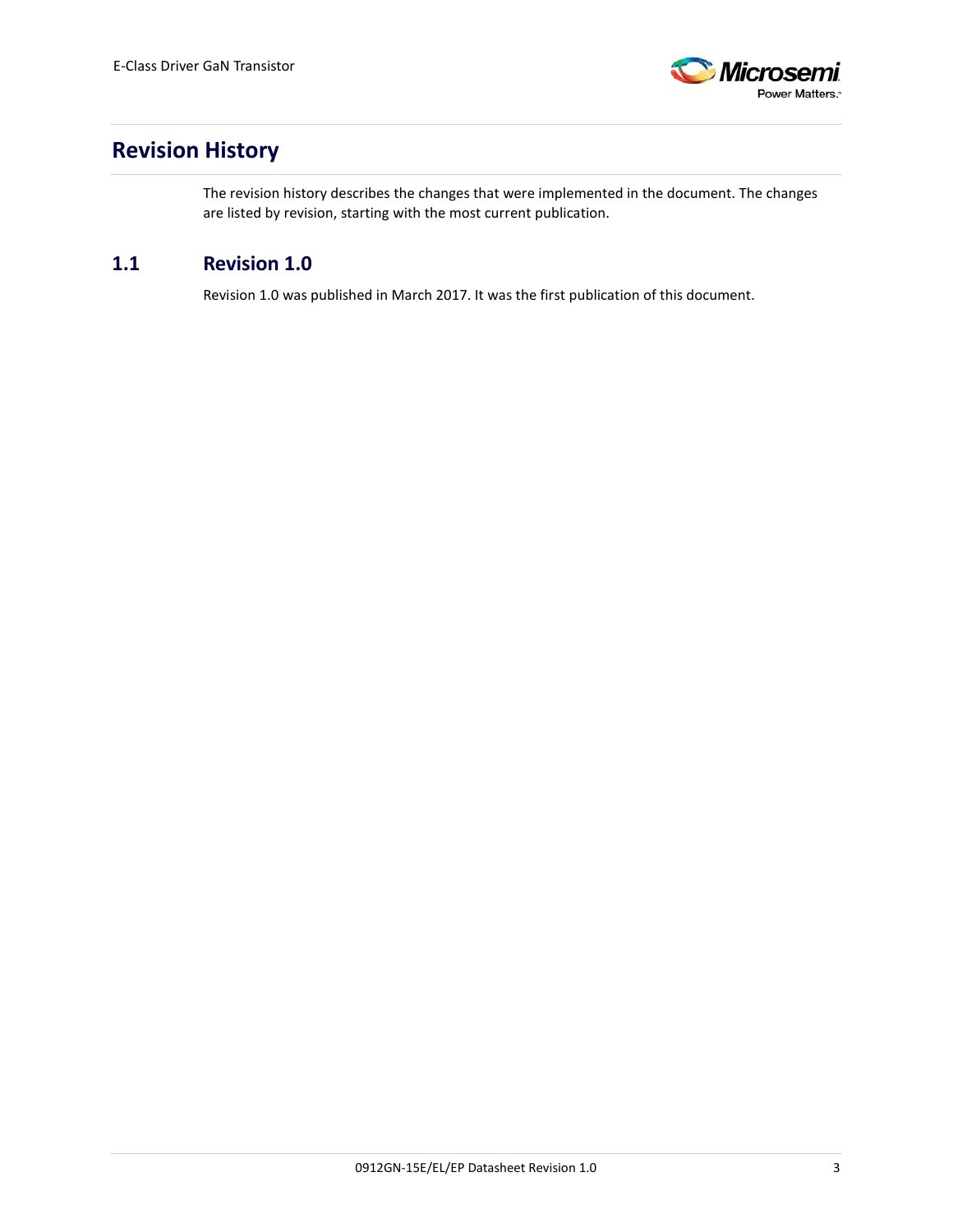

## **Contents**

|   | 1.1 |  |
|---|-----|--|
|   |     |  |
| 3 |     |  |
|   | 3.1 |  |
|   | 3.2 |  |
|   | 3.3 |  |
|   | 3.4 |  |
| 4 |     |  |
|   | 4.1 |  |
|   | 4.2 |  |
|   | 4.3 |  |
|   | 4.4 |  |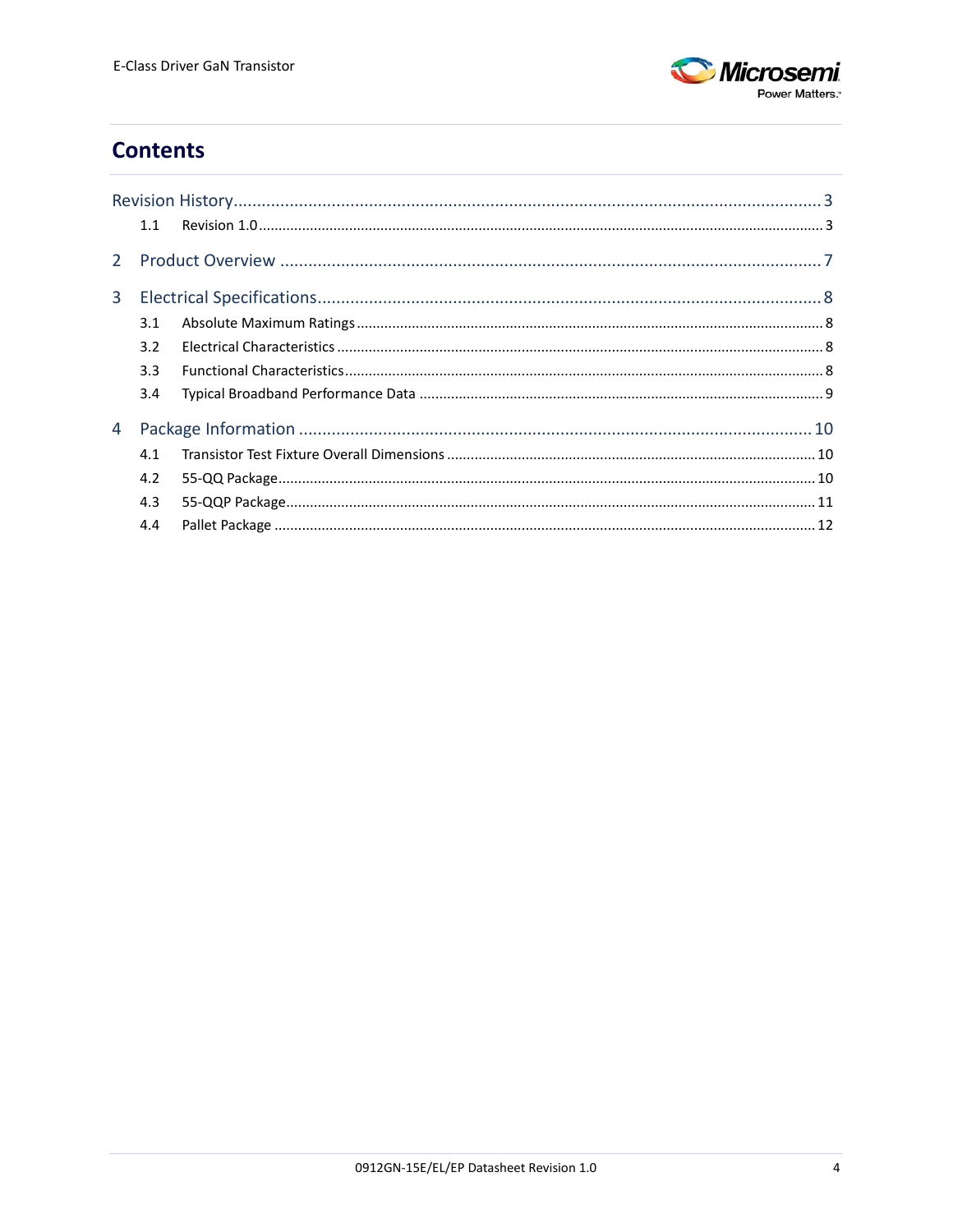

## **Figures**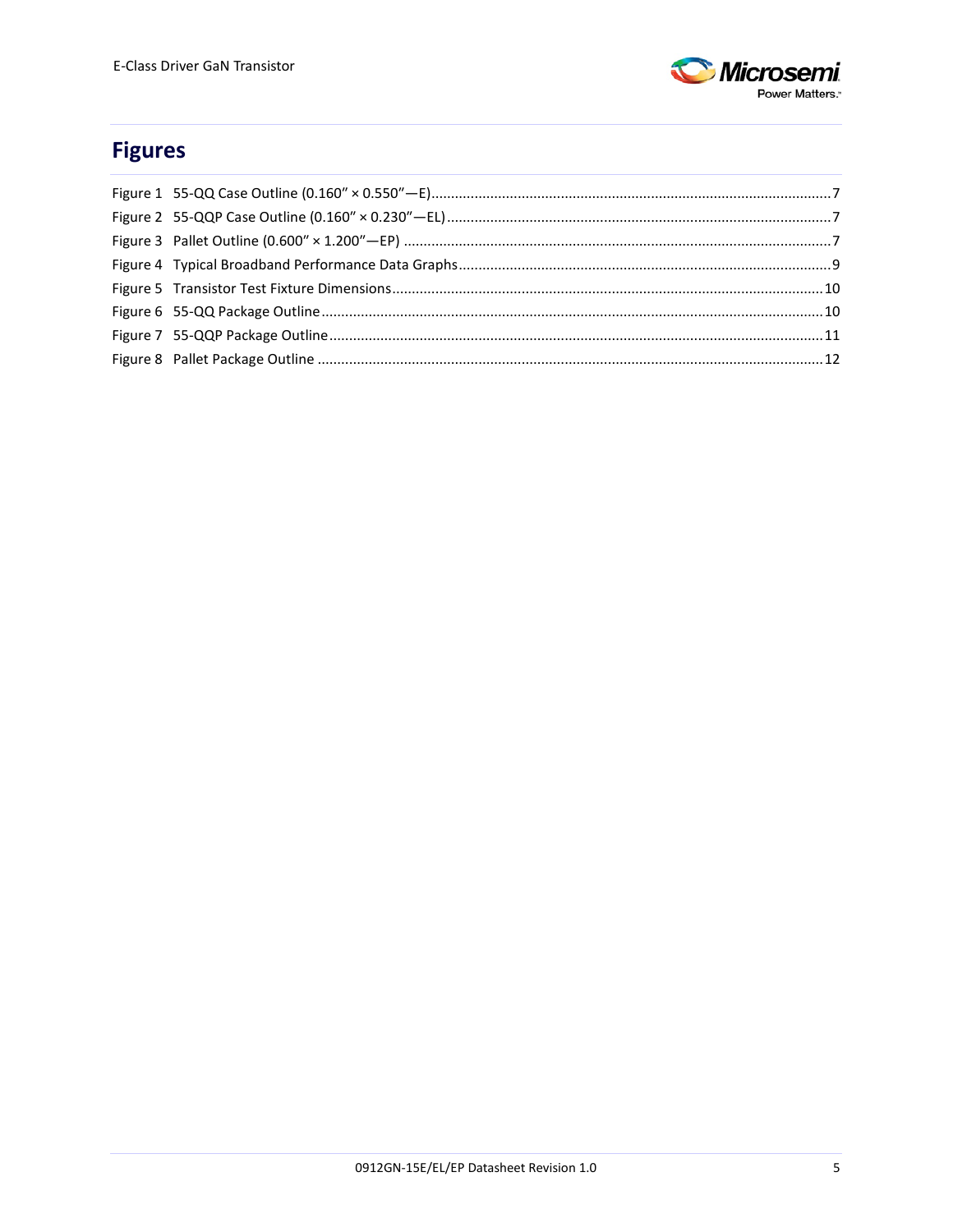

## **Tables**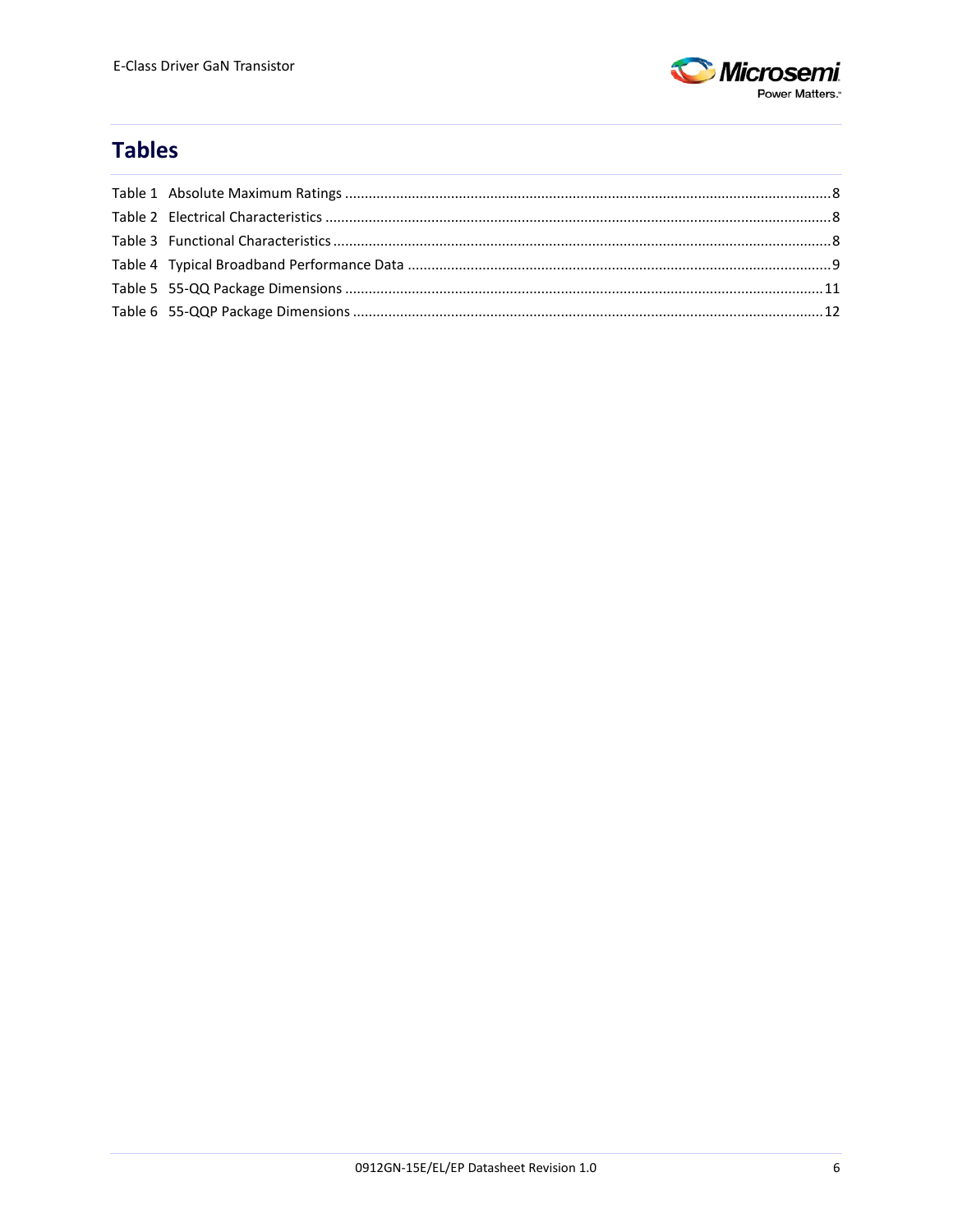

## <span id="page-6-0"></span>**2 Product Overview**

The 0912GN-15E/EL/EP device provides the following key features:

- 960 MHz–1215 MHz; 15 W pulsed output power; 128 μs, 10% pulsing
- Common-source, class AB, 50 V bias voltage
- >60% efficiency
- 18.1 dB typical power gain
- 0.2 dB typical excellent gain flatness
- Compact general purpose driver with three package options
- Ideal for IFF, Mode-S, DME, TACAN, and TCAS avionics applications
- All-gold metallization and eutectic die attach for highest reliability
- 50 Ω IN/OUT lumped element, very small footprint, plug-and-play pallets available

The following illustrations show the case outlines of the 0912GN-15E/EL/EP device.

#### <span id="page-6-1"></span>**Figure 1 55-QQ Case Outline (0.160″ × 0.550″—E)**



**Figure 2 55-QQP Case Outline (0.160″ × 0.230″—EL)**

<span id="page-6-2"></span>

**Figure 3 Pallet Outline (0.600″ × 1.200″—EP)**

<span id="page-6-3"></span>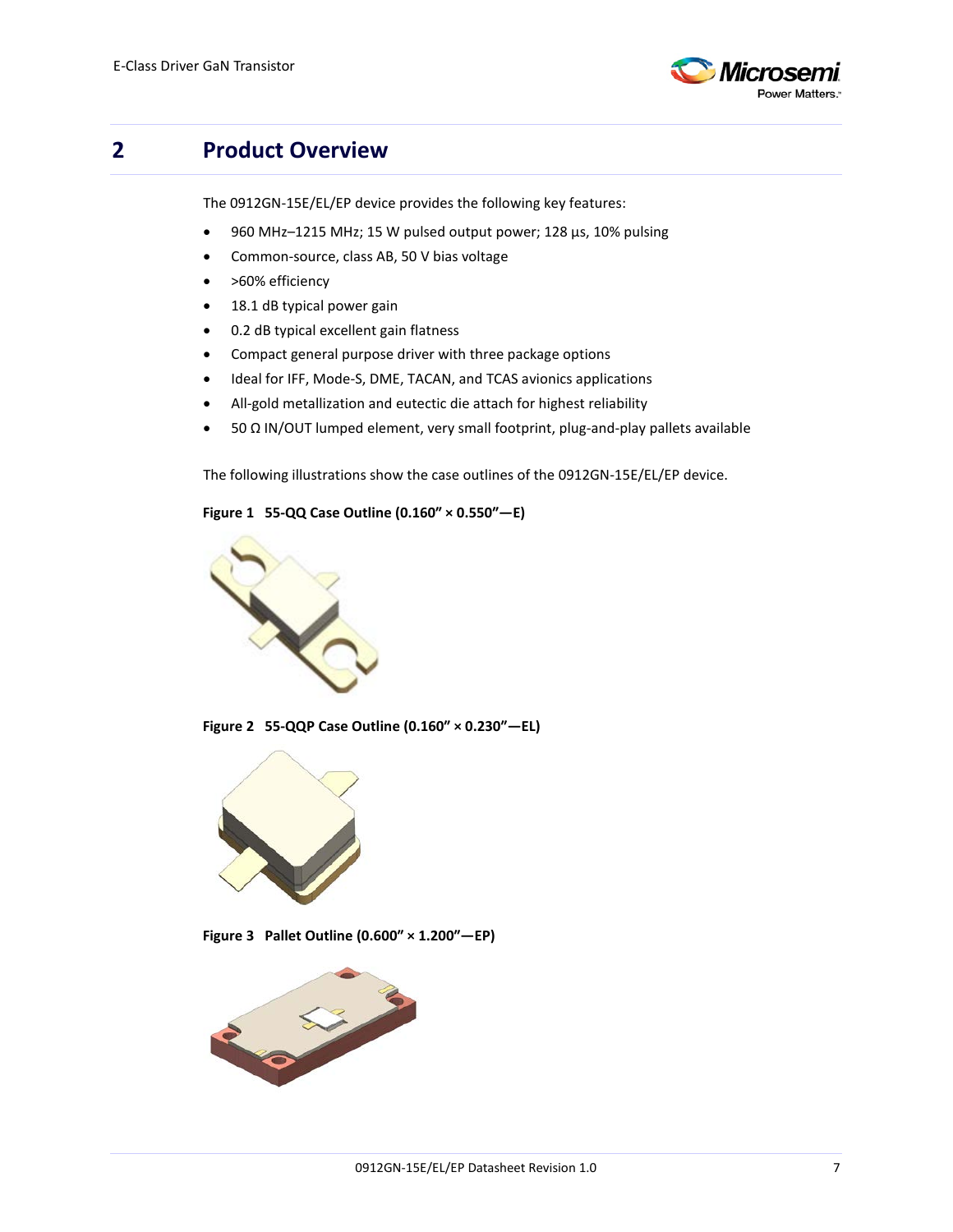

## <span id="page-7-0"></span>**3 Electrical Specifications**

This section details the electrical specifications of the 0912GN-15E/EL/EP device.

## <span id="page-7-4"></span><span id="page-7-1"></span>**3.1 Absolute Maximum Ratings**

The following table shows the absolute maximum ratings of the 0912GN-15E/EL/EP device.

#### **Table 1 Absolute Maximum Ratings**

| Rating                      | Parameter                               | Value        | <b>Units</b> |
|-----------------------------|-----------------------------------------|--------------|--------------|
| Maximum power dissipation   | Device dissipation at 25 °C             | 37           | w            |
| Maximum voltage and current | Drain-source voltage $(V_{DSS})$<br>150 |              | v            |
|                             | Gate-source voltage $(V_{GS})$          | $-8$ to $0$  | v            |
| Maximum temperatures        | Storage temperature (T <sub>STG</sub> ) | $-55$ to 125 | °C           |
|                             | Operating junction temperature          | 200          | °C           |

## <span id="page-7-5"></span><span id="page-7-2"></span>**3.2 Electrical Characteristics**

The following table shows the typical electrical characteristics of the 0912GN-15E/EL/EP device at 25 °C.

| Symbol         | <b>Characteristic</b>      | <b>Test Conditions</b>                                   | <b>Min</b> | Typ  | Max | <b>Units</b> |
|----------------|----------------------------|----------------------------------------------------------|------------|------|-----|--------------|
| $P_{OUT}$      | Output power               | $P_{IN}$ = 0.32 W, Freq = 960 MHz, 1090 MHz,<br>1215 MHz | 15         | 19   |     | W            |
| $G_P$          | Power gain                 | $P_{IN}$ = 0.32 W, Freg = 960 MHz, 1090 MHz,<br>1215 MHz | 17.5       | 18.1 |     | dB           |
| η <sub>D</sub> | Drain efficiency           | $P_{IN}$ = 0.32 W, Freg = 960 MHz, 1090 MHz,<br>1215 MHz | 60         | 65   |     | %            |
| Dr             | Droop                      | $P_{IN}$ = 0.32 W, Freg = 960 MHz, 1090 MHz,<br>1215 MHz |            | 0.1  | 0.5 | dB           |
| VSWR-T         | Load mismatch<br>tolerance | $P_{IN}$ = 0.32 W, Freq = 1090 MHz                       |            |      | 5:1 |              |

**Table 2 Electrical Characteristics**

**Bias Condition:**  $V_{DD}$  = 50 V,  $I_{DQ}$  = 10 mA constant current ( $V_{GS}$  = -2.0 V to -4.5 V typical)

## <span id="page-7-6"></span><span id="page-7-3"></span>**3.3 Functional Characteristics**

The following table shows the typical functional characteristics of the 0912GN-15E/EL/EP device at  $25 °C$ .

#### **Table 3 Functional Characteristics**

| Symbol               | Characteristic        | <b>Test Conditions</b>         | Min | Typ | Max | Units |
|----------------------|-----------------------|--------------------------------|-----|-----|-----|-------|
| I <sub>D</sub> (Off) | Drain leakage current | $V_{GS} = -8 V$ , $V_D = 50 V$ |     |     | 1.0 | mA    |
| $I_G(Off)$           | Gate leakage current  | $V_{GS} = -8 V$ , $V_D = 0 V$  |     |     | 0.2 | mA    |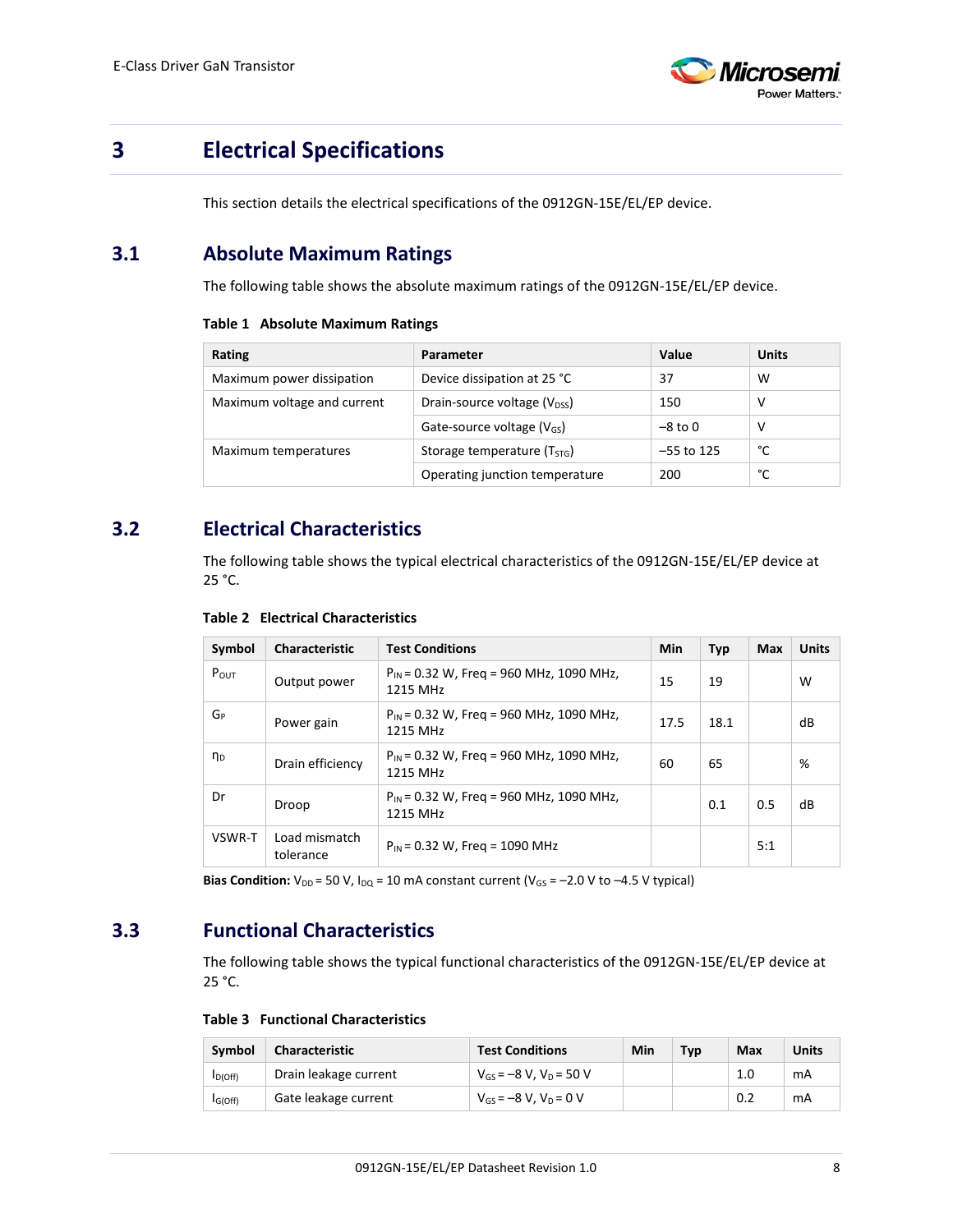

## <span id="page-8-2"></span><span id="page-8-0"></span>**3.4 Typical Broadband Performance Data**

The following table shows the typical broadband performance data of the 0912GN-15E/EL/EP device.

#### **Table 4 Typical Broadband Performance Data**

| Freq (MHz) | $P_{IN}$ (mW) | $P_{\text{OUT}}(W)$ | $I_{D}$ (A) | RL (dB) | η <sub>D</sub> (%) | $G_P$ (dB) | Droop (dB) |
|------------|---------------|---------------------|-------------|---------|--------------------|------------|------------|
| 960        | 320           | 20.5                | 68          | $-9.3$  | 71                 | 18.1       | 0.2        |
| 1090       | 320           | 20.9                | 76          | $-9.2$  | 63                 | 18.2       | 0.2        |
| 1215       | 320           | 18.2                | 78          | $-13.5$ | 62                 | 18.2       | 0.3        |

The following graphs show the typical broadband performance of the 0912GN-15E/EL/EP device.

<span id="page-8-1"></span>

#### **Figure 4 Typical Broadband Performance Data Graphs**

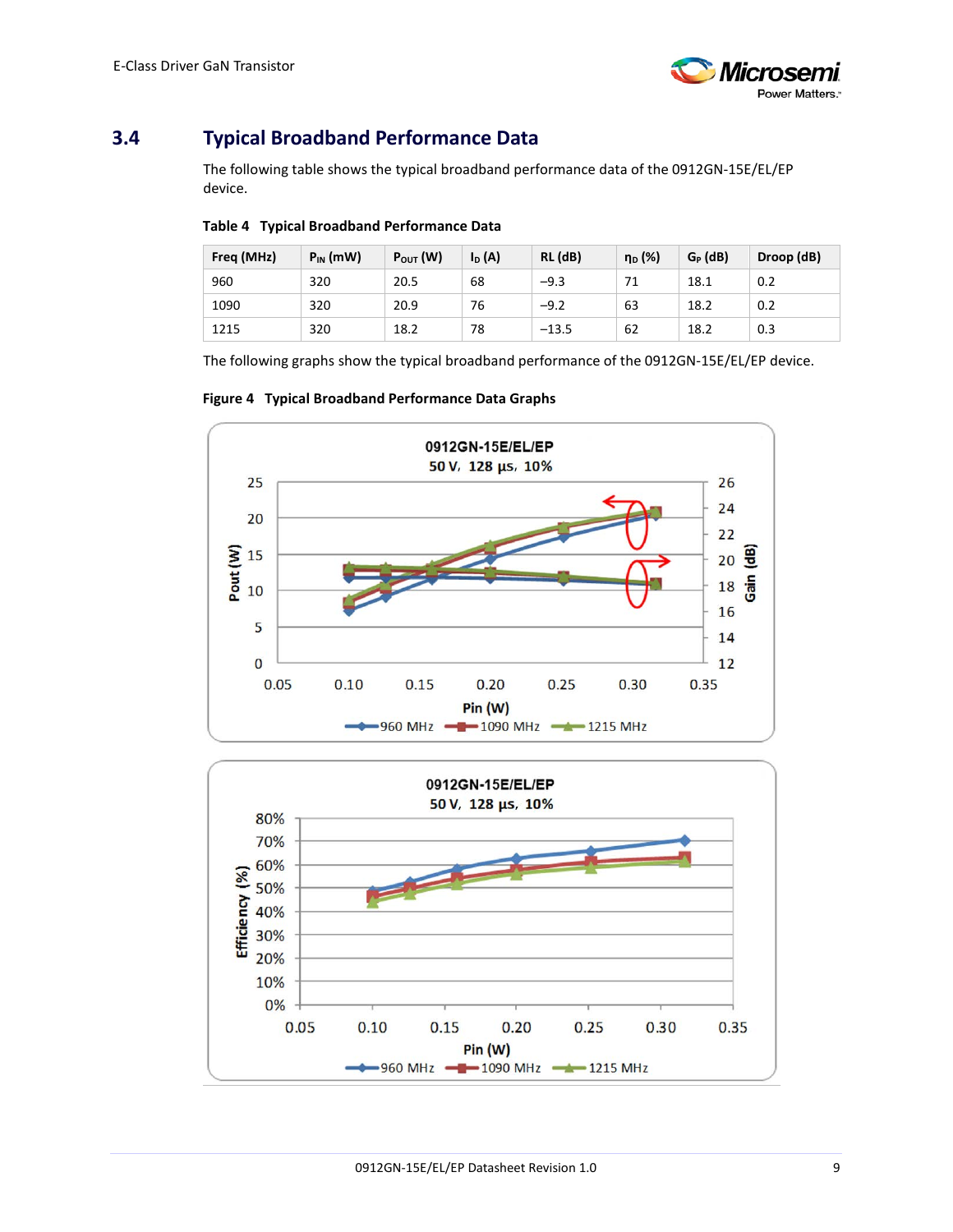

## <span id="page-9-0"></span>**4 Package Information**

This section details the package information of the 0912GN-15E/EL/EP device.

## <span id="page-9-1"></span>**4.1 Transistor Test Fixture Overall Dimensions**

The following illustration shows the overall transistor test fixture dimensions of the 0912GN-15E/EL/EP device. The dimensions are in inches. Contact your Microsemi sales representative for test fixtures.



<span id="page-9-3"></span>**Figure 5 Transistor Test Fixture Dimensions**

## <span id="page-9-4"></span><span id="page-9-2"></span>**4.2 55-QQ Package**

The following illustration shows the 55-QQ package outline of the 0912GN-15E/EL/EP device. PIN 1 is the drain, PIN 2 is the source, and PIN 3 is the gate.



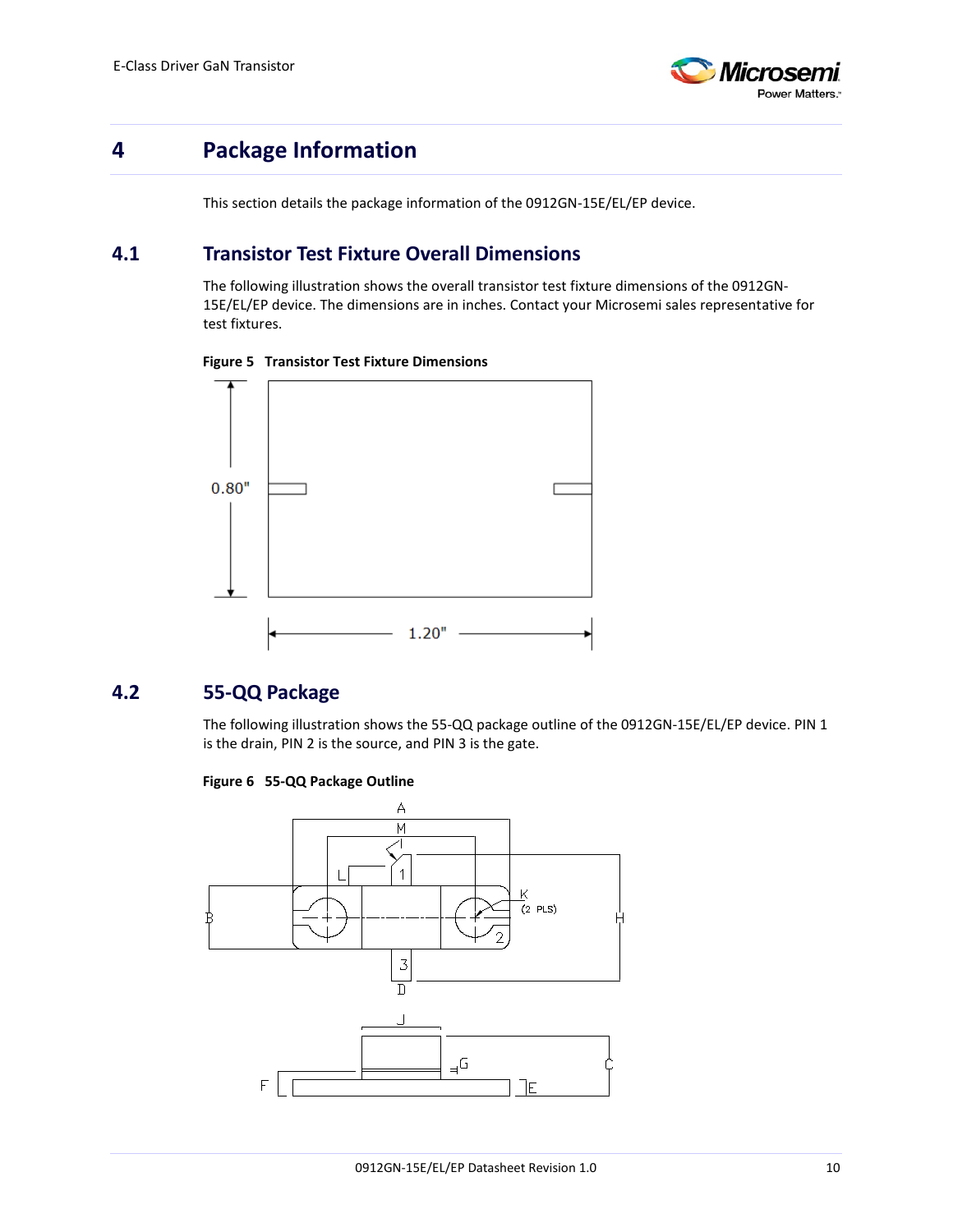

The following table shows the 55-QQ dimensions of the 0912GN-15E/EL/EP device, and it corresponds to **Figure 5** above.

| <b>Dimension</b> | <b>Millimeters</b> | Tol (mm)    | <b>Inches</b> | Tol (in.)   |
|------------------|--------------------|-------------|---------------|-------------|
| A                | 13.970             | 0.250       | 0.550         | 0.010       |
| B                | 4.570              | 0.250       | 0.160         | 0.010       |
| C                | 3.860              | 0.330       | 0.152         | 0.013       |
| D                | 1.270              | 0.130       | 0.050         | 0.005       |
| E                | 1.020              | 0.130       | 0.040         | 0.005       |
| F                | 1.700              | 0.130       | 0.067         | 0.005       |
| G                | 0.130              | 0.025       | 0.005         | 0.001       |
| Н                | 8.130              | 0.250       | 0.320         | 0.010       |
|                  | $45^\circ$         | $5^{\circ}$ | $45^{\circ}$  | $5^{\circ}$ |
| J                | 5.080              | 0.250       | 0.200         | 0.010       |
| К                | 2.54 DIA           | 0.130       | 0.100 DIA     | 0.005       |
| L                | 1.270              | 0.130       | 0.050         | 0.005       |
| M                | 9.530              | 0.130       | 0.375         | 0.005       |

### <span id="page-10-2"></span>**Table 5 55-QQ Package Dimensions**

### <span id="page-10-1"></span><span id="page-10-0"></span>**4.3 55-QQP Package**

The following illustration shows the 55-QQP package outline of the 0912GN-15E/EL/EP device. PIN 1 is the drain, PIN 2 is the source, and PIN 3 is the gate.

#### **Figure 7 55-QQP Package Outline**